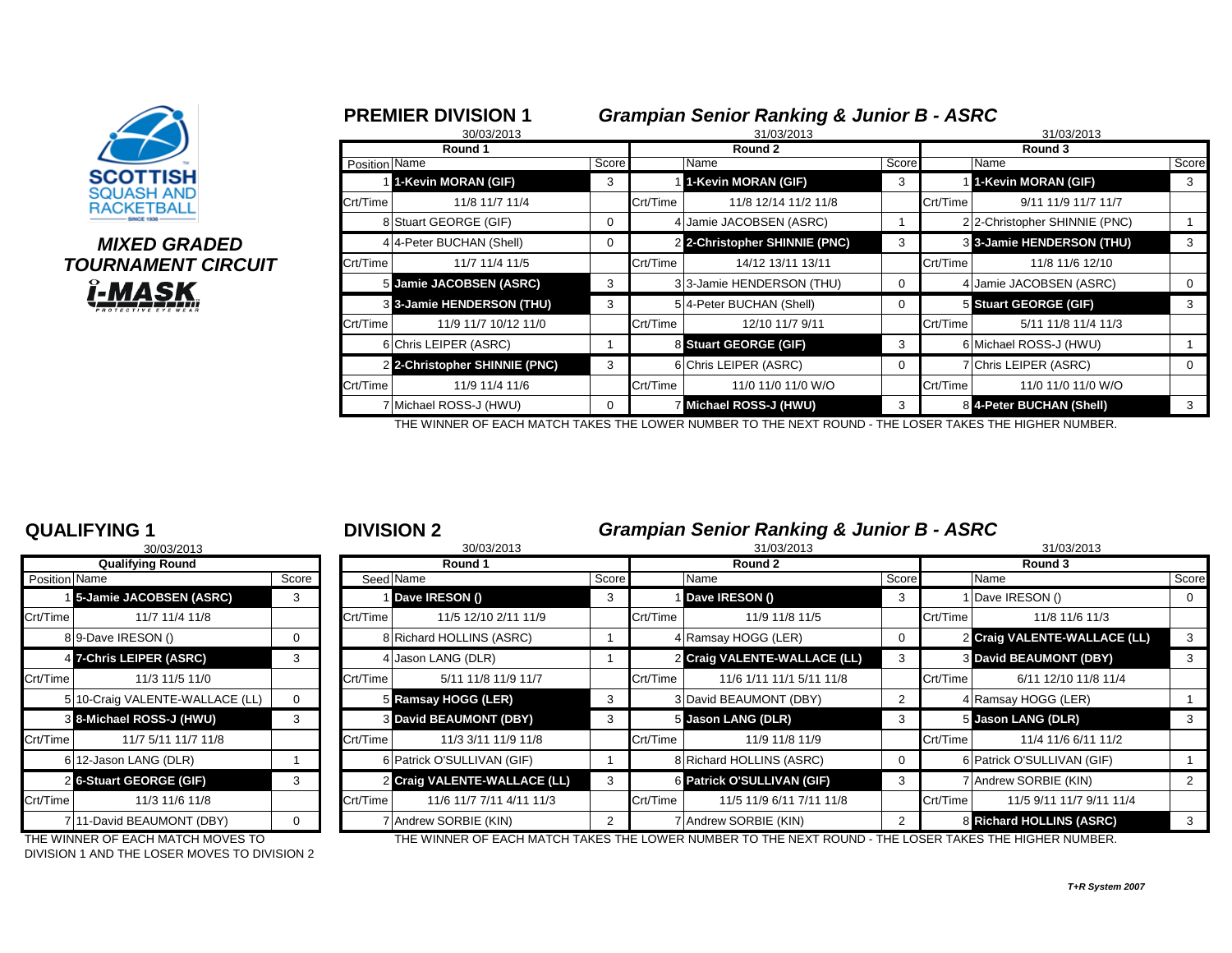|                      | <b>QUALIFYING 2</b>           |       | <b>DIVISION 3</b> |                              |       |            | <b>Grampian Senior Ranking &amp; Junior B - ASRC</b> |       |          |                              |       |  |
|----------------------|-------------------------------|-------|-------------------|------------------------------|-------|------------|------------------------------------------------------|-------|----------|------------------------------|-------|--|
|                      | 30/03/2013                    |       |                   | 30/03/2013                   |       | 31/03/2013 | 31/03/2013                                           |       |          |                              |       |  |
|                      | <b>Qualifying Round</b>       |       | Round 1           |                              |       | Round 2    |                                                      |       | Round 3  |                              |       |  |
| <b>Position Name</b> |                               | Score | Seed Name         |                              | Score |            | Name                                                 | Score |          | Name                         | Score |  |
|                      | 13-Ramsay HOGG (LER)          | 3     |                   | <b>Martin ROSS (INV)</b>     |       |            | Martin ROSS (INV)                                    |       |          | Sean WESTWOOD (ESC)          |       |  |
| Crt/Time             | 11/7 11/7 11/9                |       | Crt/Time          | 11/6 11/8 11/6               |       | Crt/Time   | 11/7 11/5 11/7                                       |       | Crt/Time | 11/8 14/12 9/11 11/4         |       |  |
|                      | 8 17-Martin ROSS (INV)        |       |                   | 8 Jamie GORDON (ASRC)        |       |            | 4 Sean WESTWOOD (ESC)                                |       |          | 2 Stuart PITT (GIF)          |       |  |
|                      | 4 15-Patrick O'SULLIVAN (GIF) | 3     |                   | 4 Sean WESTWOOD (ESC)        |       |            | 2 Harry ANDERSON (WC)                                |       |          | 3 Harry ANDERSON (WC)        |       |  |
| Crt/Time             | 11/9 9/11 11/6 11/2           |       | Crt/Time          | 13/11 11/5 5/11 14/12        |       | Crt/Time   | 7/11 11/9 11/5 11/7                                  |       | Crt/Time | 8/11 3/11 11/6 11/4 11/9     |       |  |
|                      | 5 18-Harry ANDERSON (WC)      |       |                   | 5 Billy MYCOCK (LER)         |       |            | <b>8 Stuart PITT (GIF)</b>                           |       |          | 4 Martin ROSS (INV)          |       |  |
|                      | 8 16-Andrew SORBIE (KIN)      |       |                   | <b>3 Stuart PITT (GIF)</b>   |       |            | <b>5 Billy MYCOCK (LER)</b>                          |       |          | 5 Billy MYCOCK (LER)         |       |  |
| Crt/Time             | 11/7 10/12 5/11 11/6 15/13    |       | Crt/Time          | 11/7 11/4 11/5               |       | Crt/Time   | 11/0 11/0 11/0 W/O                                   |       | Crt/Time | 11/8 11/4 10/12 10/12 11/7   |       |  |
|                      | 6 20-Sean WESTWOOD (ESC)      |       |                   | 6 Matthew HAYES-REEKIE (KIN) |       |            | 8 Jamie GORDON (ASRC)                                |       |          | 6 Tino MACKAY-PALACIOS (KIN) |       |  |
|                      | 2 14-Richard HOLLINS (ASRC)   |       |                   | 2 Harry ANDERSON (WC)        |       |            | 6 Matthew HAYES-REEKIE (KIN)                         |       |          | 7 Matthew HAYES-REEKIE (KIN) |       |  |
| Crt/Time             | 11/6 11/9 11/6                |       | Crt/Time          | 11/4 11/5 11/9               |       | Crt/Time   | 6/11 11/7 9/11 11/7 11/8                             |       | Crt/Time | 11/0 11/0 11/0 W/O           |       |  |
|                      | 7 19-Stuart PITT (GIF)        |       |                   | 7 Tino MACKAY-PALACIOS (KIN) |       |            | 7 Tino MACKAY-PALACIOS (KIN)                         |       |          | 8 Jamie GORDON (ASRC)        |       |  |

DIVISION 2 AND THE LOSER MOVES TO DIVISION 3



THE WINNER OF EACH MATCH MOVES TO THE WINNER OF EACH MATCH TAKES THE LOWER NUMBER TO THE NEXT ROUND - THE LOSER TAKES THE HIGHER NUMBER.

|               | <b>QUALIFYING 3</b>                    |       |          | <b>DIVISION 4</b>          |       |          | <b>Grampian Senior Ranking &amp; Junior B - ASRC</b> |            |          |                            |       |
|---------------|----------------------------------------|-------|----------|----------------------------|-------|----------|------------------------------------------------------|------------|----------|----------------------------|-------|
|               | 30/03/2013                             |       |          | 30/03/2013                 |       |          | 31/03/2013                                           | 31/03/2013 |          |                            |       |
|               | <b>Qualifying Round</b>                |       | Round 1  |                            |       | Round 2  |                                                      |            |          |                            |       |
| Position Name |                                        | Score |          | Seed Name                  | Score |          | Name                                                 | Score      |          | Name                       | Score |
|               | 21-Billy MYCOCK (LER)                  |       |          | <b>Adam DONEY (ASRC)</b>   | 3     |          | <b>Adam DONEY (ASRC)</b>                             |            |          | I Adam DONEY (ASRC)        |       |
| Crt/Time      | 8/11 11/4 11/3 11/5                    |       | Crt/Time | 11/3 11/8 11/2             |       | Crt/Time | 11/6 11/13 11/7 14/12                                |            | Crt/Time | 11/7 9/11 11/9 12/10       |       |
|               | 8 25-Jonathan BRADY (GIF)              |       |          | 8 Stuart COPLAND (SSC)     | 0     |          | 4 Josie WISHART (SSC)                                |            |          | 2 Jonathan BRADY (GIF)     |       |
|               | 4 23-Adam DONEY (ASRC)                 |       |          | 4 Josie WISHART (SSC)      | -3    |          | 2 Jonathan BRADY (GIF)                               |            |          | 3 Jack ORR (CRF)           |       |
| Crt/Time      | 6/11 12/10 11/9 11/8                   |       | Crt/Time | 11/8 7/11 11/5 11/4        |       | Crt/Time | 11/7 11/7 11/6                                       |            | Crt/Time | 8/11 11/7 8/11 11/7 11/5   |       |
|               | 5 26-Matthew HAYES-REEKIE (KIN)        |       |          | 5 Emma FITZSIMMONS (DUN)   |       |          | 3 Jack ORR (CRF)                                     |            |          | 4 Josie WISHART (SSC)      |       |
|               | <b>3 24-Tino MACKAY-PALACIOS (KIN)</b> |       |          | 3 Jack ORR (CRF)           | -3    |          | 5 Emma FITZSIMMONS (DUN)                             |            |          | 5 Stuart COPLAND (SSC)     |       |
| Crt/Time      | 11/9 11/8 12/10                        |       | Crt/Time | 11/9 11/4 11/7             |       | Crt/Time | 9/11 8/11 11/9 11/7 11/9                             |            | Crt/Time | 11/4 11/6 11/6             |       |
|               | 6 28-Josie WISHART (SSC)               |       |          | 6 Madeleine READER (ASRC)  |       |          | 8 Stuart COPLAND (SSC)                               | 3          |          | 6 Christopher MARTIN (CRF) |       |
|               | 2 22-Jamie GORDON (ASRC)               | 3     |          | 2 Jonathan BRADY (GIF)     | 3     |          | 6 Madeleine READER (ASRC)                            |            |          | 7 Madeleine READER (ASRC)  |       |
| Crt/Time      | 11/2 11/9 6/11 11/6                    |       | Crt/Time | 11/3 11/3 11/3             |       | Crt/Time | 11/9 11/8 7/11 14/12                                 |            | Crt/Time | 11/8 11/9 11/4             |       |
|               | 727-Jack ORR (CRF)                     |       |          | 7 Christopher MARTIN (CRF) |       |          | <b>Z</b> Christopher MARTIN (CRF)                    |            |          | 8 Emma FITZSIMMONS (DUN)   |       |

DIVISION 3 AND THE LOSER MOVES TO DIVISION 4 *T+R System 2007*

THE WINNER OF EACH MATCH MOVES TO THE WINNER OF EACH MATCH TAKES THE LOWER NUMBER TO THE NEXT ROUND - THE LOSER TAKES THE HIGHER NUMBER.

ĭ-MASK

|               | טו טב וטעוט                          |       |
|---------------|--------------------------------------|-------|
|               | <b>Qualifying Round</b>              |       |
| Position Name |                                      | Score |
|               | 1 21-Billy MYCOCK (LER)              | 3     |
| Crt/Time      | 8/11 11/4 11/3 11/5                  |       |
|               | 8125-Jonathan BRADY (GIF)            | 1     |
|               | 4 23-Adam DONEY (ASRC)               |       |
| Crt/Time      | 6/11 12/10 11/9 11/8                 |       |
| 51            | 26-Matthew HAYES-REEKIE (KIN)        | 3     |
| $\mathbf{3}$  | <b>24-Tino MACKAY-PALACIOS (KIN)</b> | 3     |
| Crt/Time      | 11/9 11/8 12/10                      |       |
|               | 6 28-Josie WISHART (SSC)             | 0     |
|               | 2 22-Jamie GORDON (ASRC)             | 3     |
| Crt/Time      | 11/2 11/9 6/11 11/6                  |       |
|               | 7 27-Jack ORR (CRF)                  |       |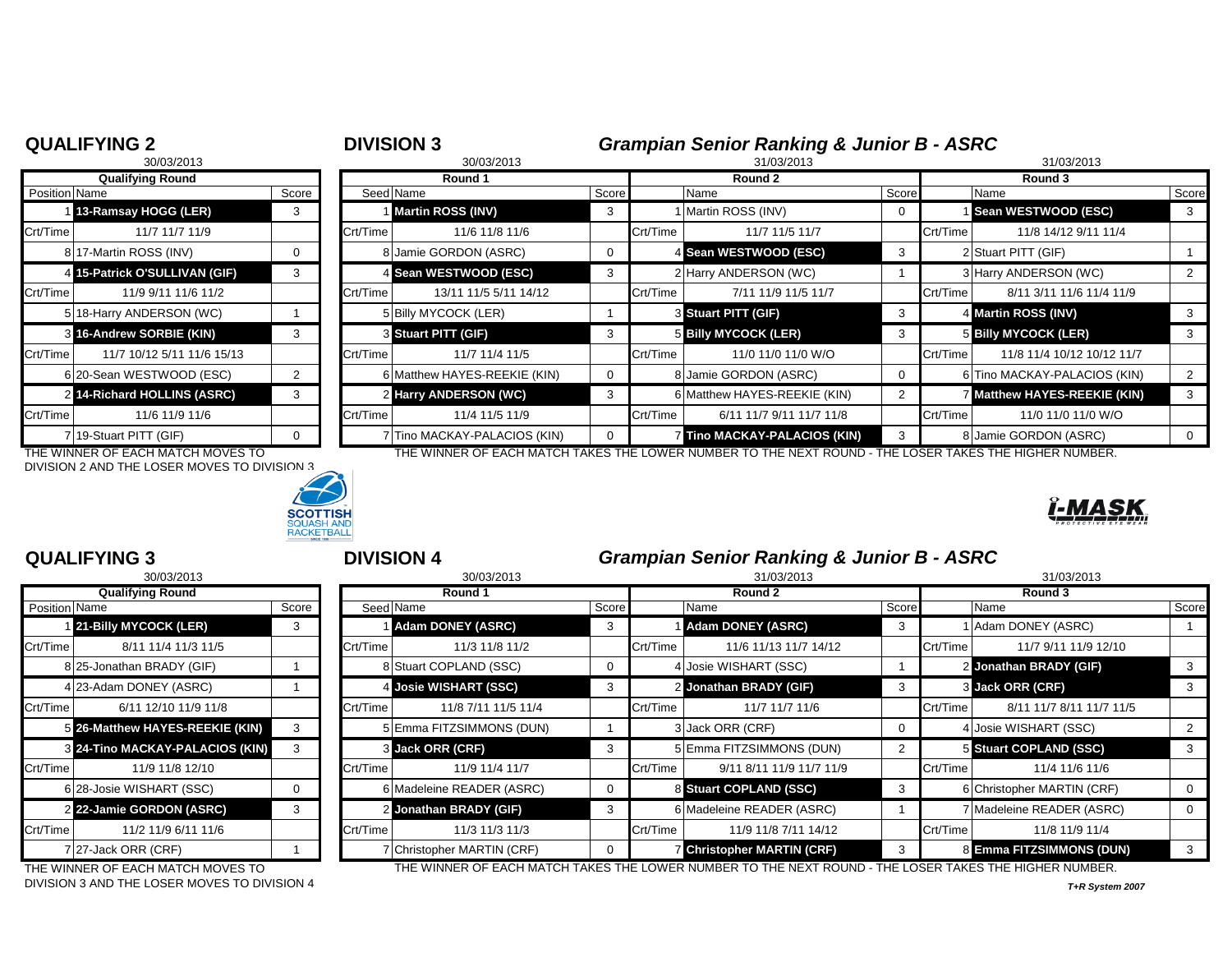|                         | <b>QUALIFYING 4</b><br>30/03/2013 | <b>DIVISION 5</b> | 30/03/2013 |                           | <b>Grampian Senior Ranking &amp; Junior B - ASRC</b><br>31/03/2013<br>31/03/2013 |          |                           |       |          |                                |       |  |
|-------------------------|-----------------------------------|-------------------|------------|---------------------------|----------------------------------------------------------------------------------|----------|---------------------------|-------|----------|--------------------------------|-------|--|
| <b>Qualifying Round</b> |                                   |                   | Round 1    |                           |                                                                                  | Round 2  |                           |       | Round 3  |                                |       |  |
| <b>Position Name</b>    |                                   | Score             | Seed Name  |                           | Score                                                                            |          | Name                      | Score |          | Name                           | Score |  |
|                         | 29-Emma FITZSIMMONS (DUN)         | 3                 |            | <b>Calum HARVEY (ESC)</b> | 3                                                                                |          | <b>Calum HARVEY (ESC)</b> | -3    |          | <b>Calum HARVEY (ESC)</b>      |       |  |
| Crt/Time                | 11/2 11/5 11/9                    |                   | Crt/Time   | 11/8 11/7 11/4            |                                                                                  | Crt/Time | 11/8 11/4 7/11 11/2       |       | Crt/Time | 11/9 11/6 11/4                 |       |  |
|                         | 833-Calum HARVEY (ESC)            |                   |            | 8 Patrick NICOL (SSC)     | 0                                                                                |          | John MEEHAN (SGF)         |       |          | 2 Thomas MARSHALL (SSC)        |       |  |
|                         | 4 31-Madeleine READER (ASRC)      | 3                 |            | 4 Heather BOWIE (DLE)     | 0                                                                                |          | 2 Harry JACOBSEN (ASRC)   |       |          | <b>3 Harry JACOBSEN (ASRC)</b> | -3    |  |
| Crt/Time                | 11/7 11/5 11/8                    |                   | Crt/Time   | 11/4 11/7 11/6            |                                                                                  | Crt/Time | 4/11 5/11 18/16 11/6 11/5 |       | Crt/Time | 11/3 2/11 11/4 11/13 11/9      |       |  |
|                         | 534-Harry JACOBSEN (ASRC)         |                   |            | 5 John MEEHAN (SGF)       | -3                                                                               |          | 3 Thomas MARSHALL (SSC)   | -3    |          | 4 John MEEHAN (SGF)            |       |  |
|                         | 3 32-Christopher MARTIN (CRF)     | 3                 |            | 3 Kyle REID (THU)         | $\overline{2}$                                                                   |          | 5 Heather BOWIE (DLE)     | 0     |          | 5 Patrick NICOL (SSC)          |       |  |
| Crt/Time                | 11/2 11/3 8/11 11/2               |                   | Crt/Time   | 11/5 11/3 10/12 7/11 11/4 |                                                                                  | Crt/Time | 11/2 11/5 11/5            |       | Crt/Time | 12/14 11/8 11/9 11/3           |       |  |
|                         | 636-Heather BOWIE (DLE)           |                   |            | 6 Thomas MARSHALL (SSC)   | 3                                                                                |          | 8 Patrick NICOL (SSC)     | 3     |          | 6 Kyle REID (THU)              |       |  |
|                         | 2 30-Stuart COPLAND (SSC)         |                   |            | 2 Harry JACOBSEN (ASRC)   | 3                                                                                |          | 6 Kyle REID (THU)         | 3     |          | <b>7 Calum YOUNG (NEW)</b>     |       |  |
| Crt/Time                | 11/6 11/9 11/4                    |                   | Crt/Time   | 15/13 9/11 11/9 11/5      |                                                                                  | Crt/Time | 11/6 11/8 11/5            |       | Crt/Time | 9/11 11/6 11/6 11/2            |       |  |
|                         | 7 35-Kyle REID (THU)              |                   |            | 7 Calum YOUNG (NEW)       |                                                                                  |          | 7 Calum YOUNG (NEW)       |       |          | 8 Heather BOWIE (DLE)          |       |  |

THE WINNER OF EACH MATCH MOVES TO THE WINNER OF EACH MATCH TAKES THE LOWER NUMBER TO THE NEXT ROUND - THE LOSER TAKES THE HIGHER NUMBER. DIVISION 4 AND THE LOSER MOVES TO DIVISION 5



|               | 30/03/ZUT3                  |       |
|---------------|-----------------------------|-------|
|               | <b>Qualifying Round</b>     |       |
| Position Name |                             | Score |
|               | 1 37-John MEEHAN (SGF)      | 3     |
| Crt/Time      | 4/11 11/7 12/10 11/9        |       |
|               | 8 41-Stuart FERGUSON (SSC)  | 1     |
|               | 4 39-Thomas MARSHALL (SSC)  | 3     |
| Crt/Time      | 11/6 11/3 4/11 11/1         |       |
|               | 5 42-Arthur JACOBSEN (ASRC) | 1     |
| 3             | 40-Calum YOUNG (NEW)        | 3     |
| Crt/Time      | 9/11 7/11 11/3 11/5 11/4    |       |
|               | 6 44-Mark FERGUSON (SSC)    | 2     |
|               | 2 38-Patrick NICOL (SSC)    | 3     |
| Crt/Time      | 11/3 11/6 11/6              |       |
|               | 7 43-Kieran FRASER (SSC)    | ი     |

# **QUALIFYING 5 DIVISION 6 Grampian Senior Ranking & Junior B - ASRC Grampian Senior Ranking & Junior B - ASRC**

|          | 30/03/2013                  |       |          | 30/03/2013                   |       |          | 31/03/2013                   |       | 31/03/2013                        |          |  |
|----------|-----------------------------|-------|----------|------------------------------|-------|----------|------------------------------|-------|-----------------------------------|----------|--|
|          | <b>Qualifying Round</b>     |       | Round 1  |                              |       |          | Round 2                      |       | Round 3                           |          |  |
|          | Position Name               | Score |          | Seed Name                    | Score |          | Name                         | Score | Name                              | Score    |  |
|          | 137-John MEEHAN (SGF)       |       |          | <b>Stuart FERGUSON (SSC)</b> |       |          | <b>Stuart FERGUSON (SSC)</b> | 3     | I Stuart FERGUSON (SSC)           |          |  |
| Crt/Time | 4/11 11/7 12/10 11/9        |       | Crt/Time | 11/2 11/4 11/5               |       | Crt/Time | 11/6 11/4 11/8               |       | Crt/Time<br>11/13 11/7 11/8 13/11 |          |  |
|          | 841-Stuart FERGUSON (SSC)   |       |          | 8 Joe NIVEN (SSC)            |       |          | 4 Maddie ORR (CRF)           | 0     | 2 Michael THOMSON ()              |          |  |
|          | 4 39-Thomas MARSHALL (SSC)  |       |          | 4 Mark FERGUSON (SSC)        |       |          | 2 Arthur JACOBSEN (ASRC)     | 0     | <b>8 Arthur JACOBSEN (ASRC)</b>   | 3        |  |
| Crt/Time | 11/6 11/3 4/11 11/1         |       | Crt/Time | 10/12 13/11 11/9 11/7        |       | Crt/Time | 11/3 11/5 11/4               |       | Crt/Time<br>11/6 11/4 11/8        |          |  |
|          | 5 42-Arthur JACOBSEN (ASRC) |       |          | 5 Maddie ORR (CRF)           |       |          | 3 Michael THOMSON ()         | -3    | 4 Maddie ORR (CRF)                | 0        |  |
|          | 3 40-Calum YOUNG (NEW)      | 3     |          | 3 Kieran FRASER (SSC)        |       |          | 5 Mark FERGUSON (SSC)        |       | 5 Joe NIVEN (SSC)                 |          |  |
| Crt/Time | 9/11 7/11 11/3 11/5 11/4    |       | Crt/Time | 11/3 11/3 11/1               |       | Crt/Time | 3/11 16/14 11/5 11/0         |       | 13/11 11/5 9/11 11/3<br>Crt/Time  |          |  |
|          | 6 44-Mark FERGUSON (SSC)    |       |          | 6 Michael THOMSON ()         | 3     |          | 8 Joe NIVEN (SSC)            | -3    | 6 Craig SMITH (SSC)               |          |  |
|          | 2 38-Patrick NICOL (SSC)    | 3     |          | 2 Arthur JACOBSEN (ASRC)     |       |          | 6 Kieran FRASER (SSC)        |       | 7 Kieran FRASER (SSC)             | 3        |  |
| Crt/Time | 11/3 11/6 11/6              |       | Crt/Time | 12/14 7/11 11/7 11/2 13/11   |       | Crt/Time | 10/12 11/8 11/9 11/6         |       | Crt/Time<br>11/0 11/0 11/0 W/O    |          |  |
|          | 7 43-Kieran FRASER (SSC)    |       |          | 7 Craig SMITH (SSC)          |       |          | <b>Z</b> Craig SMITH (SSC)   |       | 8 Mark FERGUSON (SSC)             | $\Omega$ |  |

DIVISION 5 AND THE LOSER MOVES TO DIVISION 6 *T+R System 2007*

THE WINNER OF EACH MATCH MOVES TO THE WINNER OF EACH MATCH TAKES THE LOWER NUMBER TO THE NEXT ROUND - THE LOSER TAKES THE HIGHER NUMBER.